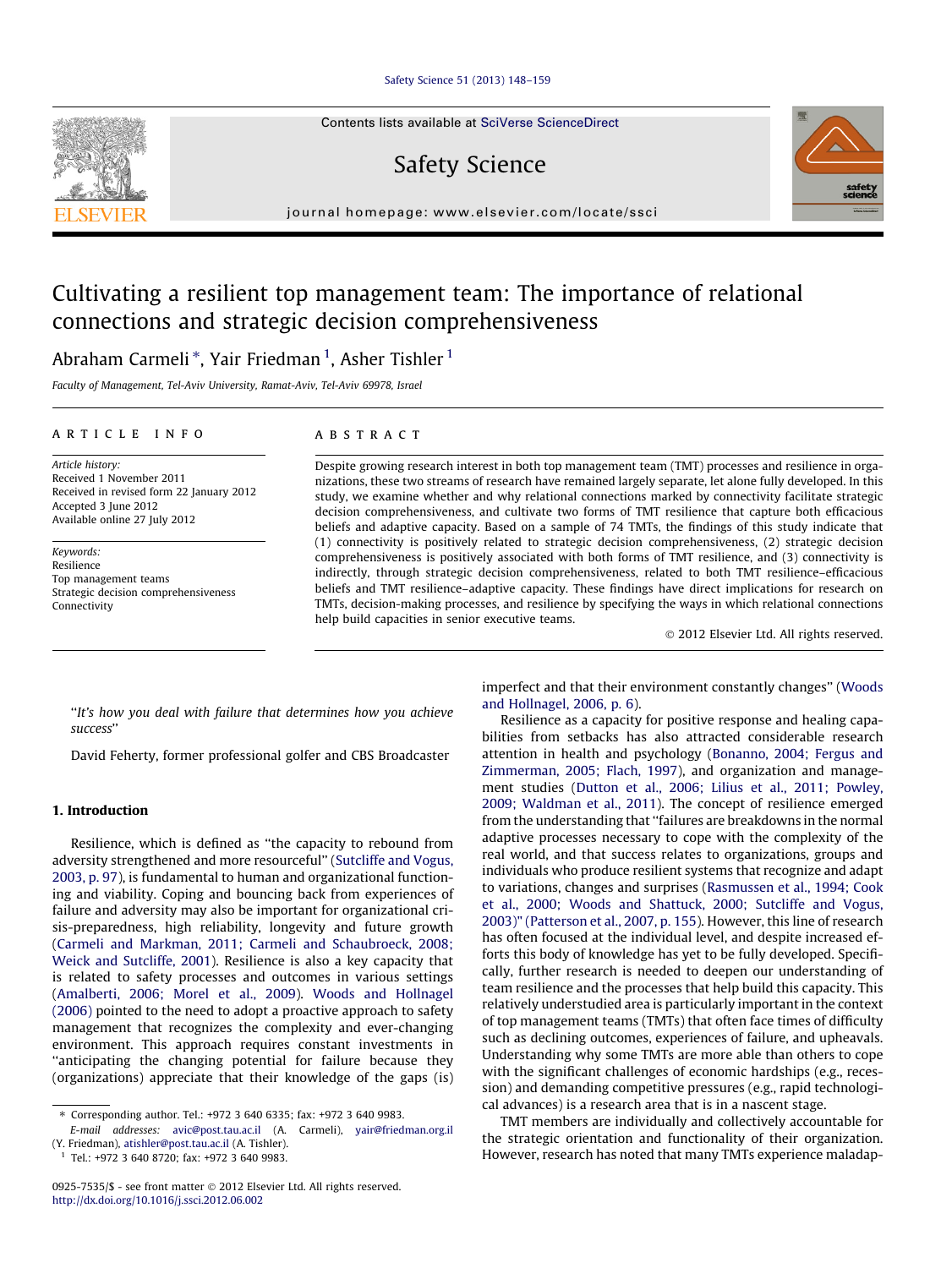tation ([Hambrick, 1998\)](#page--1-0), and often make poor choices that negatively affect the organization [\(Carmeli and Schaubroeck, 2006](#page--1-0)). In addition, research indicates that internal TMT processes may play a key role in explaining adaptive and maladaptive organizational responses to change ([Hambrick, 1998; Mooney and Sonnenfeld,](#page--1-0) [2001; Simsek et al., 2005](#page--1-0)). Work team processes have attracted considerable research attention, and have focused on various constructs such as cohesion and attention to political feasibility that describe the interactions between members ([Eden and Ackerman,](#page--1-0) [2001; Kozlowski and Bell, 2003, 2008; Mathieu et al., 2008](#page--1-0)). This interest derives from the acknowledgement that ''processes are important because they describe how team inputs are transformed into outcomes'' [\(Mathieu et al., 2008, p. 412](#page--1-0)). Similarly, the study of TMTs aims to understand processes and outcomes and has become an increasingly prominent topic of inquiry ([Hambrick,](#page--1-0) [2005](#page--1-0)). TMT processes provide meaningful intervening constructs ([Jarzabkowski and Searle, 2004\)](#page--1-0) that help unpack the 'black box' of inconsistent demographic research findings [\(Hambrick, 1994;](#page--1-0) [Lawrence, 1997\)](#page--1-0). This line of research has produced useful knowledge about processes within TMTs that enable different strategic orientations, improve strategic choices, and enhance firm performance [\(Barrick et al., 2007; Li and Hambrick, 2005; Lubatkin](#page--1-0) [et al., 2006; Pettigrew, 1992; Smith et al., 1994](#page--1-0)). However, although studying TMT processes can provide significant input to refine Upper Echelon Theory [\(Hambrick, 2005\)](#page--1-0), this body of knowledge has yet to be fully exploited [\(Barrick et al., 2007; Hambrick,](#page--1-0) [2005; Lubatkin et al., 2006\)](#page--1-0). Further, research on TMT processes and resilience has largely remained disparate, and we have yet to see studies that examine whether and how TMT processes can help build and cultivate collective resilience.

This study aims to contribute to this emerging literature by examining whether connectivity between TMT members facilitates a higher level of engagement in strategic decision comprehensiveness and enhances TMT resilience. We further draw on recent literature on high quality relationships ([Dutton, 2003; Dutton and](#page--1-0) [Heaphy, 2003; Ragins and Dutton, 2007\)](#page--1-0) to investigate how relational connections marked by connectivity between TMT members help cultivate TMT resilience, thus contributing to a better understanding of the relational and strategic decision making pathways for building team capacities. Connectivity is a relational construct that characterizes the structural ties between members and is manifested in openness (it enables people to embrace diverse influences that come from others as opportunities for learning and growth) and generativity (a relationship between members which is manifested in enhanced possibilities for learning new things, seeing new opportunities, and generating new insights) ([Carmeli and Spreitzer, 2009; Dutton and Heaphy, 2003; Dutton](#page--1-0) [and Sonenshein, 2009; Losada and Heaphy, 2004\)](#page--1-0). Thus, we reason that connectivity may be a key mechanism because it enables the team to see opportunities in times of difficulty and generate new insights that can augment the capacity to bounce back from negative events strengthened and more resourceful.

Nevertheless, a critical factor in TMT resilience is a team's grasp of the situation and issues it faces. For instance, [Chakravarthy](#page--1-0) [\(1982\)](#page--1-0) suggested the concept of adaptive fit to describe a system that is able to sense complexity in an environment. Similarly, [Leng](#page--1-0)[nick-Hall and Beck \(2005\)](#page--1-0) defined the capacity for resilience as the ''ability to interpret unfamiliar situations; to devise new ways of confronting these events; and to mobilize people, resources, and processes to transform these choices into reality [\(Kobasa et al.,](#page--1-0) [1985, p. 752\)](#page--1-0)''. Thus, a TMT needs to engage in strategic decisions in a more comprehensive manner to enhance its resilience and cope with adversity successfully. In other words, the extent to which TMTs ''attempt to be exhaustive or inclusive in making and integrating strategic decisions'' [\(Fredrickson and Mitchell,](#page--1-0) [1984, p. 402](#page--1-0)) is crucial to making the right choices that can enable the team to recover from a setback.

We also suggest that connectivity facilitates the engagement of TMT members in decision comprehensiveness. This is because connectivity in relationships enables TMT members to feel psychologically safe to discuss the strategic issues at hand (see [Edmondson,](#page--1-0) [1999, 2003](#page--1-0)), thus alleviating concerns that may lead members to become defensive and less inclined to discuss major issues openly, which can inhibit cognitive processes of seeing and capitalizing on opportunities. This kind of connection between TMT members also helps them to interact and interrelate in such a way that they do not dismiss or oversimplify issues, but rather carefully consider them in a more mindful manner when making strategic choices.

In testing these relationships, we hope to contribute to the scant literature on TMT resilience by expanding our knowledge about TMT processes while drawing on the theory of high quality relationships in the workplace. In so doing, this study addresses the call to unravel relational and strategic decision making processes that help build capabilities. Further, we provide a first examination of whether the way TMT members connect facilitates engagement in strategic decision comprehensiveness and why the latter may enhance team resilience, which is crucial for effective navigation in turmoil and in uncertain environments that pose various strategic and organizational challenges.

## 2. Theoretical background and hypotheses

#### 2.1. TMT resilience – defined

Previous work defines resilience as the ability of individuals, groups, or organizations to absorb strain, preserve and improve functioning while encountering both external and internal forms of adversity, and at the same time recover from untoward events and become more strengthened ([Sutcliffe and Vogus, 2003](#page--1-0)). However, in this study we present a more nuanced conceptualization of resilience. We conceptualize resilience as a two-dimensional construct that is manifested by efficacious beliefs of coping with the difficulty and the capacity to adapt.

The first dimension of this concept refers to beliefs that the team or system has the ability to cope with the difficulty. We label this as resilience–efficacious beliefs. Efficacy does not refer to actual capability, but to the beliefs which group members have about their capacity to successfully perform particular tasks [\(Bandura,](#page--1-0) [1997\)](#page--1-0). Just as general efficacy differs from resilience ([Sutcliffe](#page--1-0) [and Vogus, 2003\)](#page--1-0), specific team efficacy for resilience, as defined and operationalized here, captures the social cognitive beliefs that the team is able to absorb and cope with strain.

However, resilience also requires the capacity for adaptability and positive adjustment in the face of difficulty ([Carver, 1998; Mas](#page--1-0)[ten and Reed, 2002; Sutcliffe and Vogus, 2003\)](#page--1-0). We label this second dimension the resilience–adaptive capacity. Drawing on previous research ([Lengnick-Hall and Beck, 2005; Chakravarthy, 1982](#page--1-0)), resilience as an adaptive capacity refers to the ability to sense, interpret, and respond to complexities such that problems are noticed, and capitalized onto cultivate a work system that is capable of adjusting to setbacks and continues to grow. Resilience differs from strategic fit in that the latter refers to elements in a system which are consistent or inconsistent (i.e., present a misfit) with other elements in the system (e.g., policies, activities, resources) ([Nadler and Tushman, 1980; Siggelkow, 2002; Zajac et al., 2000\)](#page--1-0), but does not explicitly specify the ways organizations recover from setbacks. Thus, we conceptualize resilience as a team's belief that it can absorb and cope with strain, as well as a team's capacity to cope, recover and adjust positively to difficulties.